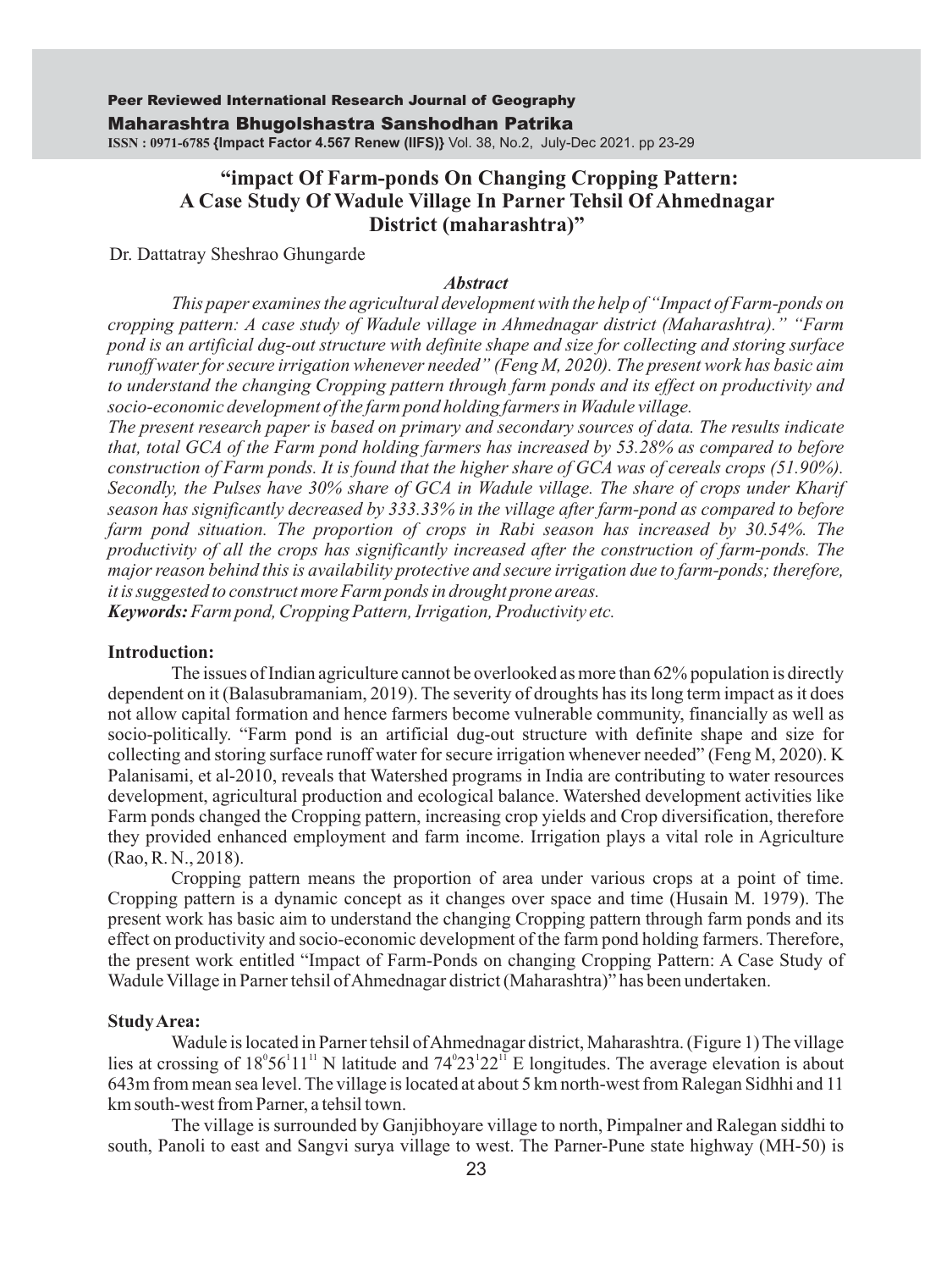passes from about 5 Km east from the village. The average annual rainfall in the village is 450 mm and average annual temperature is  $32.3^{\circ}$ C.



Figure No. 1: Location map of Wadule village (Parner), Ahmednagar

## **Objectives:**

The main objectives of present research papers are;

- 1. To carry out impact analysis of Farm ponds on changing Cropping Pattern.
- 2. To assess the impact of Farm ponds water in terms of Crop productivity and Income output.

## **Database and Methodology:**

The Database and Methodology of the present work is presented with the help flowchart (Fig. No. 2). The present research paper is based on primary and secondary sources of data. The methods used for collection the data and execution of the work are discussed below.

- 1. The primary data is collected through intensive field work with help of detailed Questionnaires A & B and through the method of observation, interview and groupdiscussion.
- 2. The secondary data is collected from village Krushi-Sahayyak, Grampanchayat office, Talathi office and Tehsil Agricultural office etc.
- 3. The 45 number of Farm ponds were constructed during the period 2005 to 2020. Out of that, sample size of 50% were selected for the collection of Primary data collection and understanding intricacies of the issues faced by the farmers. These farmers were selected by adapting Random sampling techniques.
- 4. On the basis of statistical data extracted from the sources referred of Wadule village. The comparative study has been carried out before and after implementation of Farm ponds. The collected data has been processed, tabulated and prepared charts for the purpose of Analysis.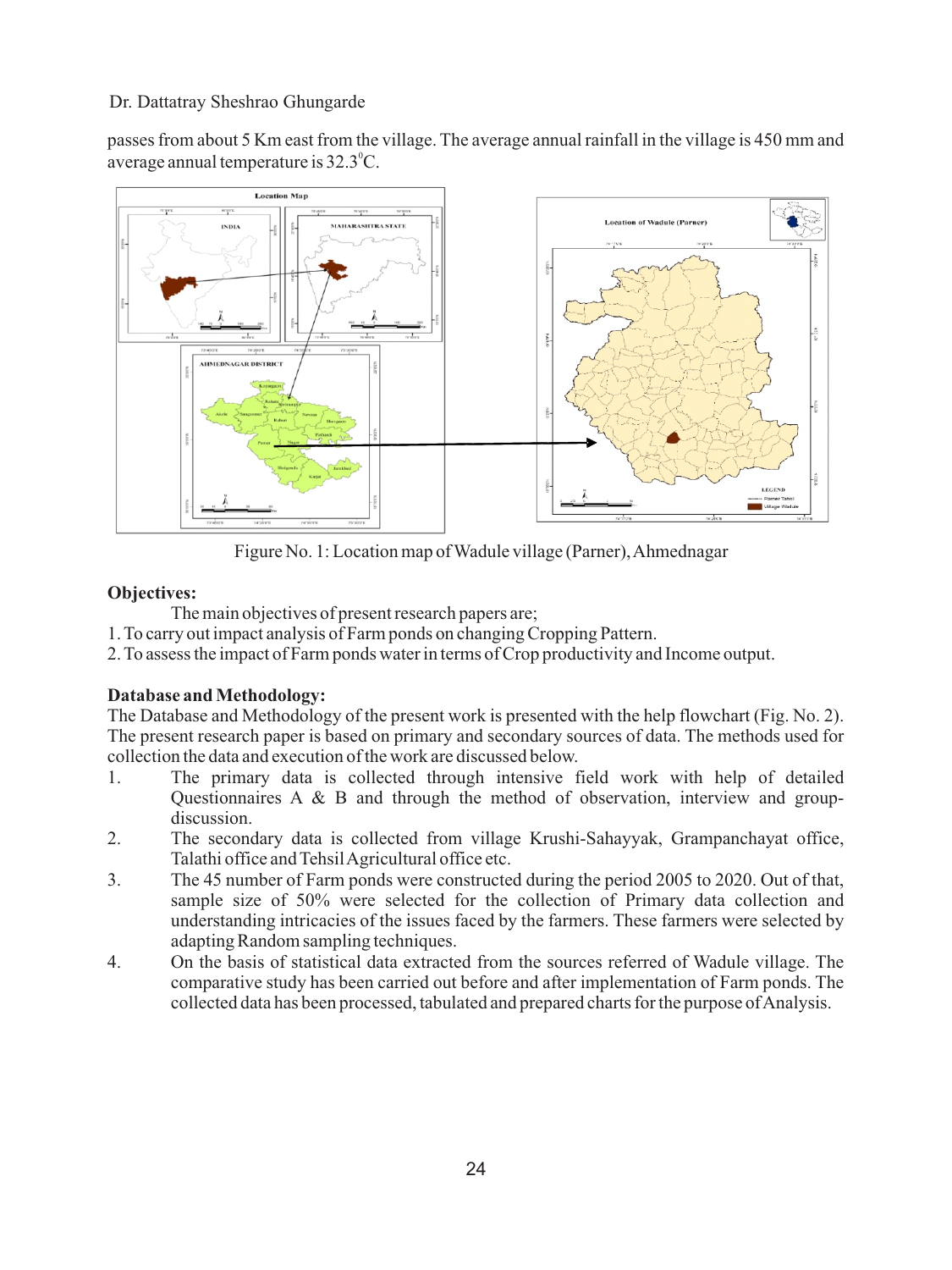

**Figure No. 2: Flowchart for Database and Methodology)**

### **Results and Discussion:**

The cropping pattern of farm-pond having farmers in Wadule village is given in table (Table 1) and pie diagram (Figure 3 A& B). It is represented in the form of percentage to gross cropped area. The productivity (kilogram per hect) before and after farm-pond construction has been considered to understand value addition.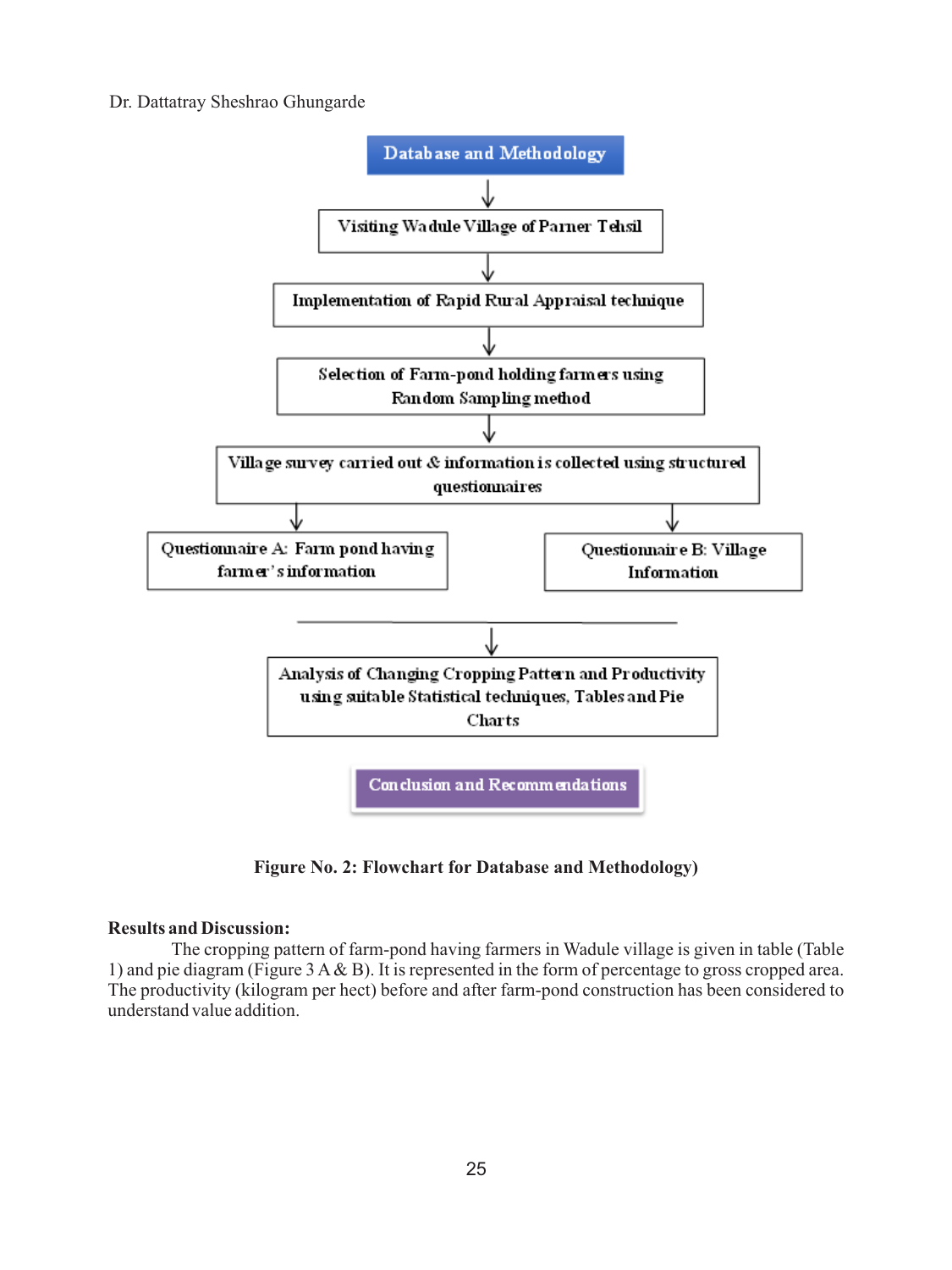|                                    |                     |                               | <b>Before Farm-pond</b>        |                                          | <b>After Farm-pond</b>   | Change         |                          |  |
|------------------------------------|---------------------|-------------------------------|--------------------------------|------------------------------------------|--------------------------|----------------|--------------------------|--|
| $\overline{a}$                     | <b>Crops</b>        | Cropped<br>Area (%<br>to GCA) | <b>Productivity</b><br>(Kg/ha) | Cropped<br>Area $\frac{6}{6}$<br>to GCA) | Productivity<br>(Kg/ha)  | Area<br>$(\%)$ | Productivity<br>(Kg/ha)  |  |
|                                    | Bajra               | 24.50                         | 700                            | 6.00                                     | 900                      | $-62.45$       | 200                      |  |
|                                    | Mung                | 18.60                         | 500                            | 10.96                                    | 650                      | $-9.68$        | 150                      |  |
|                                    | Hulga               | 2.80                          | 500                            | 0.00                                     | 600                      | $-100.00$      | 100                      |  |
| Kharif                             | Tur                 | 4.30                          | 600                            | 1.30                                     | 700                      | $-53.49$       | 100                      |  |
|                                    | Onion               | 0.80                          | 33000                          | 4.18                                     | 45000                    | $+700$         | 12000                    |  |
|                                    | Soyabean            | 3.60                          | 1750                           | 1.30                                     | 1800                     | $-44.44$       | 50                       |  |
| <b>Total Kharif</b>                |                     | 54.6                          | $\overline{\phantom{a}}$       | 23.74                                    | $\overline{a}$           | $-333.33$      | ÷,                       |  |
|                                    | Jowar               | 22.80                         | 800                            | 8.09                                     | 900                      | $-45.61$       | 100                      |  |
|                                    | Wheat               | 4.60                          | 1000                           | 9.66                                     | 1200                     | $+221.74$      | 200                      |  |
| Rabi                               | Gram                | 4.40                          | 450                            | 7.05                                     | 650                      | $+145.45$      | 200                      |  |
|                                    | Onion               | 1.60                          | 10000                          | 3.65                                     | 13000                    | $+250.00$      | 3000                     |  |
| <b>Total Rabi</b>                  |                     | 33.4                          | $\overline{a}$                 | 28.45                                    | $\overline{\phantom{a}}$ | $+30.54$       | $\overline{\phantom{a}}$ |  |
|                                    | Sugarcane           | 2.00                          | 110 (Ton)                      | 1.57                                     | 130 (Ton)                | $+20$          | 20 (Ton)                 |  |
|                                    | Mango               | 2.00                          | 12000                          | 7.31                                     | 15000                    | $+460$         | 3000                     |  |
|                                    | Pomegranate         | 2.40                          | 12000                          | 6.20                                     | 17000                    | $+295.83$      | 5000                     |  |
|                                    | Lemon               | 3.20                          | 10000                          | 11.86                                    | 13000                    | $+468.13$      | 3000                     |  |
| Annual                             | Custard<br>apple    | 0.00                          | 6000                           | 8.48                                     | 9000                     | $+100$         | 3000                     |  |
|                                    | Guava               | 0.00                          | 0                              | 9.39                                     | 12000                    | $+100$         | 12000                    |  |
|                                    | <b>Total Fruits</b> | 9.6                           | ÷,                             | 43.24                                    |                          | +590.42        |                          |  |
|                                    | Vegetables          | 0.40                          | 13000                          | 1.04                                     | 16000                    | $+300$         | 3000                     |  |
|                                    | Fodder              | 2.00                          | 42000                          | 1.96                                     | 60000                    | $+50.00$       | 18000                    |  |
|                                    | <b>Total Annual</b> | 12                            | $\overline{a}$                 | 47.81                                    | $\overline{a}$           | $+510.67$      |                          |  |
| <b>Gross Cropped</b><br>Area (GCA) |                     | 100                           |                                | 100                                      |                          | $+53.28$       |                          |  |

**Table No. 1: Cropping Pattern**

(Source: Computed by researcher based on field work)

The gross cropped area before farm-pond was 50 hect which has increased to 76.64 hect after the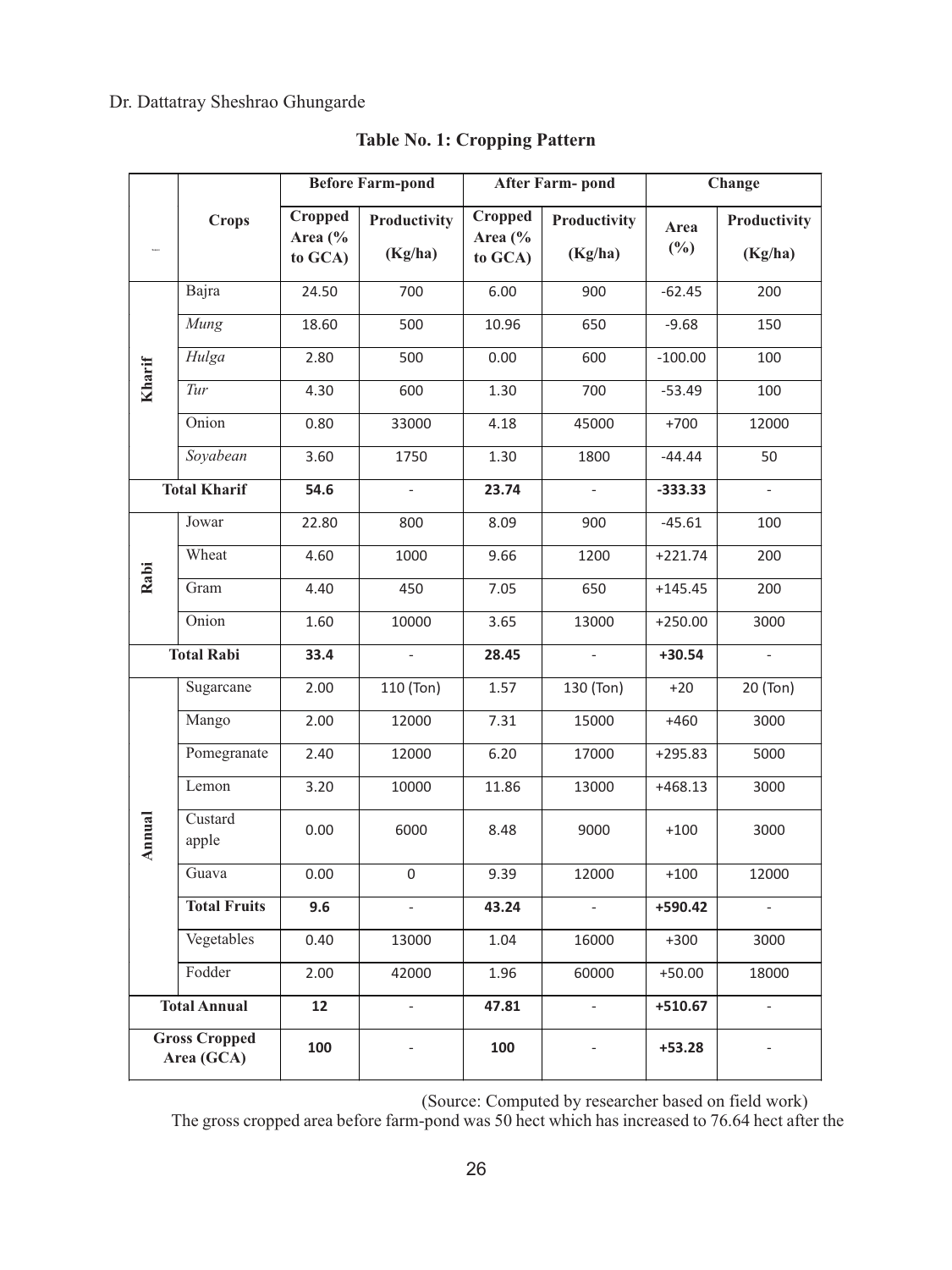construction of farm-pond. The total GCAhas increased by 53.28% as compared to before. As per results, it is found that the higher share of GCAwas by cereals crops (51.90%). Secondly, the Pulses have 30% share of GCA. This is to say that before farm-pond construction about 81.90% area is occupied by cereals and pulses crops. The significant proportion (19.51%) of the same has been diverted towards fruits and cash crops after construction of farm-pond.



Figure No. 3 A: Cropping Pattern Before Farm-pond, Wadule village



Figure No. 3 B: Cropping Pattern After Farm-pond, Wadule village

The share of crops under Kharif season has significantly decreased by 333.33% in the village after farm-pond as compared to before Farm pond. The proportion of crops in rabi season has increased by 30.54%. This is due to the reason that, the area under cereal crops of these farmers has decreased by 29.87%. The area under pulses has also decreased by 1.66%.

The overall increment in area under fruits crops is 590.42%. Therefore, a huge amount (6 times) of area under cash crops and fruit crops has increased after construction of farm-pond. It is also noted that there is reduction in area under the kharif season and farmers started preferring perennial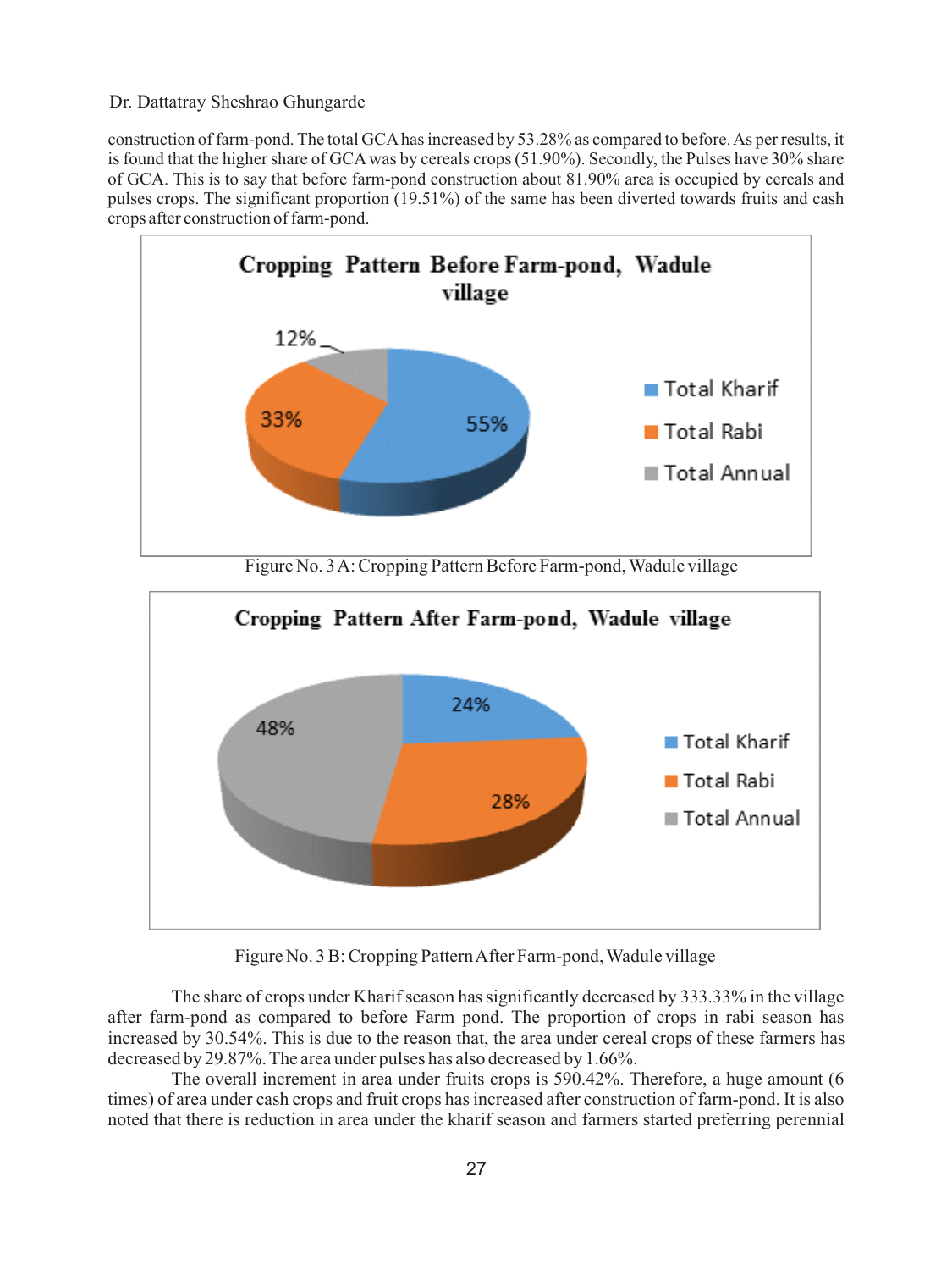crops like fruit and cash crops. The productivity of all the crops has significantly increased after the construction of farm-ponds. The major reason behind this is available protective and secure irrigation<br>due to farm-ponds.<br>Table No. 2: Net Production and Income Output Table No. 2: Net Production and Income Output

| Season | <b>Crops</b>           | Productivity (Kg/Ha) | Net Production (In<br>Quintal) | (In Rupees Per Quintal)<br><b>Procurement Price</b> | (In Lakh Rupees)<br><b>Total Income</b> | Productivity (Kg/Ha) | Net Production (Quintal) | (In Rupees Per Quintal)<br><b>Procurement Price</b> | (In Lakh Rupees)<br><b>Total Income</b> | Change in Income<br>(In Lakh Rupees) |
|--------|------------------------|----------------------|--------------------------------|-----------------------------------------------------|-----------------------------------------|----------------------|--------------------------|-----------------------------------------------------|-----------------------------------------|--------------------------------------|
|        | Bajra                  | 700                  | 86                             | 784                                                 | 0.67                                    | 900                  | 41                       | 1431                                                | 0.59                                    | $-0.08$                              |
|        | Mung                   | 500                  | 47                             | 2863                                                | 1.33                                    | 650                  | 55                       | 4591                                                | 2.51                                    | 1.18                                 |
|        | Hulga                  | 500                  | 7                              | 3000                                                | 0.21                                    | 600                  | 0                        | 10000                                               | 0.00                                    | $-0.21$                              |
|        | Tur                    | 600                  | 13                             | 1877                                                | 0.24                                    | 700                  | $\overline{7}$           | 4045                                                | 0.28                                    | 0.04                                 |
| Kharif | Onion                  | 33000                | 132                            | 468                                                 | 0.62                                    | 45000                | 1440                     | 2500                                                | 36.00                                   | 35.38                                |
|        | Soyabean               | 1750                 | 32                             | 1500                                                | 0.47                                    | 1800                 | 18                       | 3000                                                | 0.54                                    | 0.07                                 |
|        | <b>Total</b><br>Kharif |                      | 316                            |                                                     | 3.55                                    |                      | 1561                     |                                                     | 39.92                                   | 36.38                                |
|        | Jowar                  | 800                  | 91                             | 1349                                                | 1.23                                    | 900                  | 56                       | 1946                                                | 1.09                                    | $-0.14$                              |
|        | Wheat                  | 1000                 | 23                             | 1183                                                | 0.27                                    | 1200                 | 89                       | 1815                                                | 1.61                                    | 1.34                                 |
|        | Gram                   | 450                  | 10                             | 2360                                                | 0.23                                    | 650                  | 35                       | 5123                                                | 1.80                                    | 1.56                                 |
| Rabi   | Onion                  | 10000                | 80                             | 530                                                 | 0.42                                    | 13000                | 364                      | 3500                                                | 12.74                                   | 12.32                                |
|        | <b>Total</b><br>Rabi   |                      | 204                            |                                                     | 2.16                                    |                      | 544                      |                                                     | 17.24                                   | 15.08                                |
|        | Sugarcane              | 110000               | 1100                           | 200                                                 | 2.20                                    | 130000               | 1560                     | 300                                                 | 4.68                                    | 2.48                                 |
|        | Mango                  | 12000                | 120                            | 500                                                 | 0.60                                    | 15000                | 840                      | 9000                                                | 75.60                                   | 75.00                                |
|        | Pome-<br>granate       | 12000                | 144                            | 2500                                                | 3.60                                    | 17000                | 808                      | 6000                                                | 48.45                                   | 44.85                                |
| Annual | Lemon                  | 10000                | 160                            | 1000                                                | 1.60                                    | 13000                | 1182                     | 2100                                                | 24.82                                   | 23.22                                |
|        | Custard<br>apple       | 6000                 | 0                              | 500                                                 | 0.00                                    | 9000                 | 585                      | 2000                                                | 11.70                                   | 11.70                                |
|        | Guava                  | 0                    | 0                              | 700                                                 | 0.00                                    | 12000                | 864                      | 1500                                                | 12.96                                   | 12.96                                |